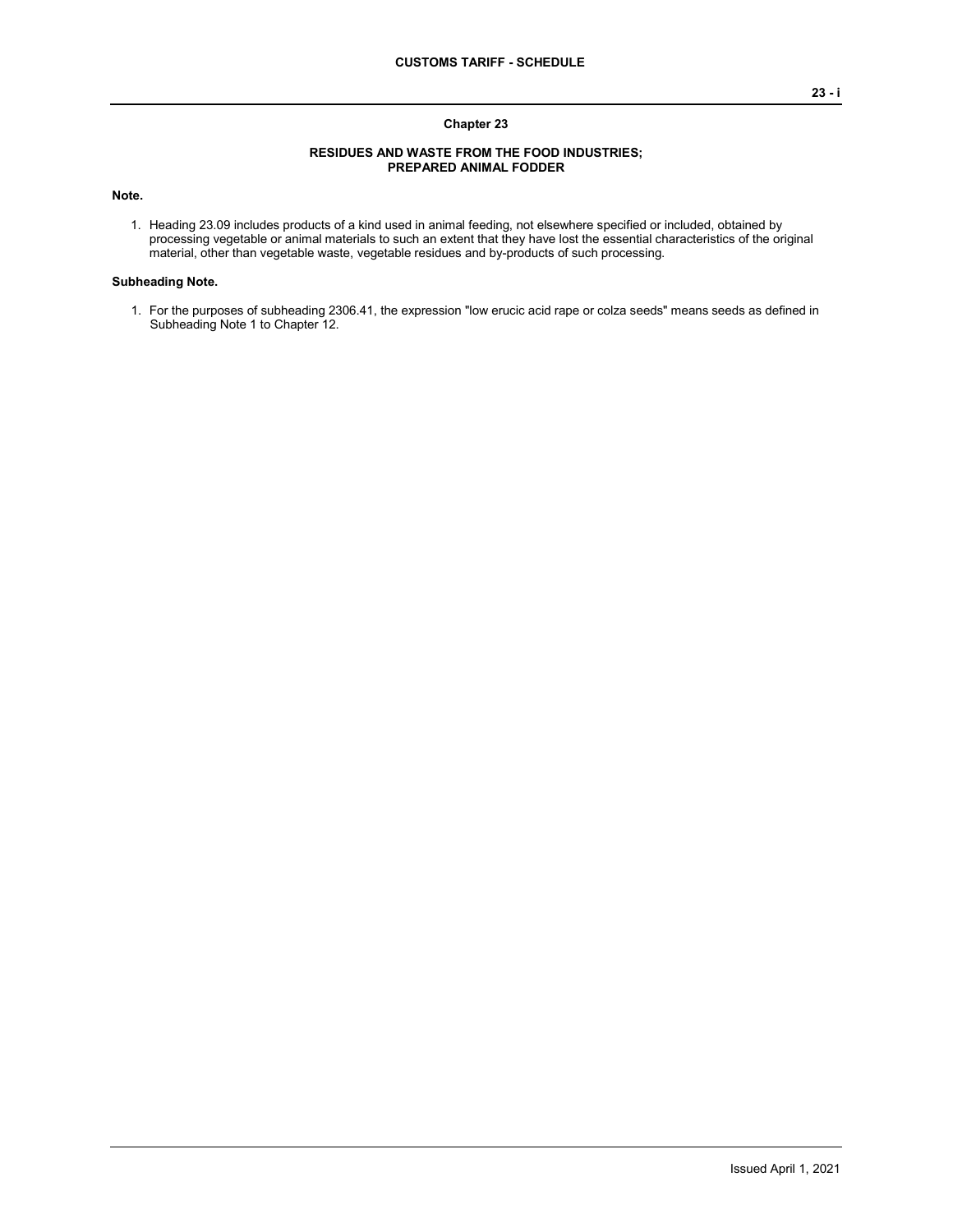## **CUSTOMS TARIFF - SCHEDULE**

| <b>Tariff</b><br>Item     | <b>SS</b> | <b>Description of Goods</b>                                                                                                                                       | Unit of<br>Meas.  | <b>MFN</b><br>Tariff | <b>Applicable</b><br><b>Preferential Tariffs</b>                                                                               |
|---------------------------|-----------|-------------------------------------------------------------------------------------------------------------------------------------------------------------------|-------------------|----------------------|--------------------------------------------------------------------------------------------------------------------------------|
| 23.01                     |           | Flours, meals and pellets, of meat or meat offal, of fish or of<br>crustaceans, molluscs or other aquatic invertebrates, unfit for human<br>consumption; greaves. |                   |                      |                                                                                                                                |
| 2301.10                   |           | -Flours, meals and pellets, of meat or meat offal; greaves                                                                                                        |                   |                      |                                                                                                                                |
|                           |           | 2301.10.10 00 - - - Of whales                                                                                                                                     | KGM               | Free                 | CCCT, LDCT, GPT,<br>UST, MXT, CIAT, CT,<br>CRT, IT, NT, SLT, PT,<br>COLT, JT, PAT, HNT,<br>KRT, CEUT, UAT,<br>CPTPT, UKT: Free |
| 2301.10.90                |           | ---Other                                                                                                                                                          |                   | Free                 | CCCT, LDCT, GPT,<br>UST, MXT, CIAT, CT,<br>CRT, PT, COLT, JT,<br>PAT, HNT, KRT, CEUT,<br>UAT, CPTPT,<br>UKT: Free              |
|                           |           |                                                                                                                                                                   | <b>KGM</b><br>KGM |                      |                                                                                                                                |
| 2301.20                   |           | -Flours, meals and pellets, of fish or of crustaceans, molluscs or other<br>aquatic invertebrates                                                                 |                   |                      |                                                                                                                                |
|                           |           | - - - Fish meal:                                                                                                                                                  |                   |                      |                                                                                                                                |
|                           |           | 2301.20.11 00 - - - - For use in the manufacture of complete feeds for fish                                                                                       | <b>KGM</b>        | Free                 | CCCT, LDCT, GPT,<br>UST, MXT, CIAT, CT,<br>CRT, IT, NT, SLT, PT,<br>COLT, JT, PAT, HNT,<br>KRT, CEUT, UAT,<br>CPTPT, UKT: Free |
|                           |           | 2301.20.18 00 - - - - Other, not including herring meal or salmon meal, for use in the<br>manufacture of animal feed                                              | KGM               | Free                 | CCCT, LDCT, GPT,<br>UST, MXT, CIAT, CT,<br>CRT, IT, NT, SLT, PT,<br>COLT, JT, PAT, HNT,<br>KRT, CEUT, UAT,<br>CPTPT, UKT: Free |
|                           |           | 2301.20.19 00 - - - - Other                                                                                                                                       | <b>KGM</b>        | 3%                   | CCCT, LDCT, GPT,<br>UST, MXT, CT, CRT, IT,<br>NT, SLT, PT, COLT, JT,<br>PAT, HNT, KRT, CEUT,<br>UAT, CPTPT,<br>UKT: Free       |
| 2301.20.90 00 - - - Other |           |                                                                                                                                                                   | <b>KGM</b>        | Free                 | CCCT, LDCT, GPT,<br>UST, MXT, CIAT, CT,<br>CRT, IT, NT, SLT, PT,<br>COLT, JT, PAT, HNT,<br>KRT, CEUT, UAT,<br>CPTPT, UKT: Free |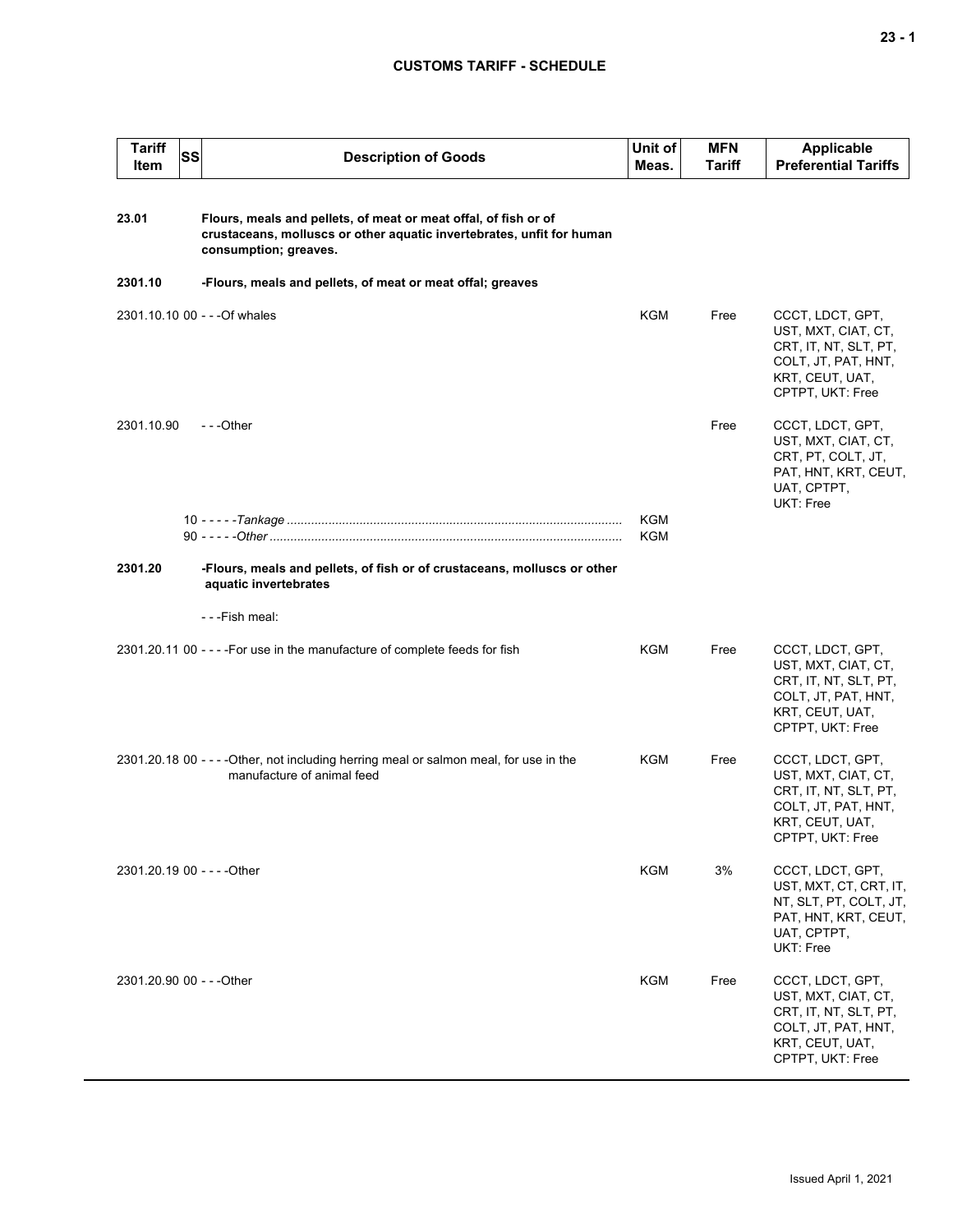| <b>Tariff</b><br><b>SS</b><br>Item | <b>Description of Goods</b>                                                                                                                                          | Unit of<br>Meas. | <b>MFN</b><br>Tariff     | Applicable<br><b>Preferential Tariffs</b>                                                                              |
|------------------------------------|----------------------------------------------------------------------------------------------------------------------------------------------------------------------|------------------|--------------------------|------------------------------------------------------------------------------------------------------------------------|
| 23.02                              | Bran, sharps and other residues, whether or not in the form of pellets,<br>derived from the sifting, milling or other working of cereals or of<br>leguminous plants. |                  |                          |                                                                                                                        |
|                                    | 2302.10.00 00 -Of maize (corn)                                                                                                                                       | <b>KGM</b>       | Free                     | CCCT, LDCT, GPT,<br>UST, MXT, CIAT, CT,<br>CRT, SLT, PT, COLT,<br>JT, PAT, HNT, KRT,<br>CEUT, UAT, CPTPT,<br>UKT: Free |
| 2302.30                            | -Of wheat                                                                                                                                                            |                  |                          |                                                                                                                        |
|                                    | 2302.30.10 00 - - - Within access commitment                                                                                                                         | <b>KGM</b>       | Free                     | CCCT, LDCT, GPT,<br>UST, MXT, CIAT, CT,<br>CRT, PT, COLT, JT,<br>PAT, HNT, KRT, CEUT,<br>UAT, CPTPT,<br>UKT: Free      |
|                                    | 2302.30.20 00 - - - Over access commitment                                                                                                                           | <b>TNE</b>       | \$98.60/tonne<br>plus 4% | LDCT, UST, MXT, CT,<br>CRT, PT, COLT, JT,<br>PAT, HNT, KRT, CEUT,<br>UAT, CPTPT,<br>UKT: Free                          |
| 2302.40                            | -Of other cereals                                                                                                                                                    |                  |                          |                                                                                                                        |
|                                    | ---Of barley:                                                                                                                                                        |                  |                          |                                                                                                                        |
|                                    | 2302.40.11 00 - - - - Within access commitment                                                                                                                       | <b>KGM</b>       | Free                     | CCCT, LDCT, GPT,<br>UST, MXT, CIAT, CT,<br>CRT, PT, COLT, JT,<br>PAT, HNT, KRT, CEUT,<br>UAT, CPTPT,<br>UKT: Free      |
|                                    | 2302.40.12 00 - - - - Over access commitment                                                                                                                         | <b>TNE</b>       |                          | \$106.91/tonne LDCT, UST, MXT, CT,<br>CRT, PT, COLT, JT,<br>PAT, HNT, KRT, CEUT,<br>UAT, CPTPT,<br>UKT: Free           |
| 2302.40.90 00 - - - Other          |                                                                                                                                                                      | KGM              | Free                     | CCCT, LDCT, GPT,<br>UST, MXT, CIAT, CT,<br>CRT, PT, COLT, JT,<br>PAT, HNT, KRT, CEUT,<br>UAT, CPTPT,<br>UKT: Free      |
|                                    | 2302.50.00 00 -Of leguminous plants                                                                                                                                  | <b>KGM</b>       | Free                     | CCCT, LDCT, GPT,<br>UST, MXT, CIAT, CT,<br>CRT, PT, COLT, JT,<br>PAT, HNT, KRT, CEUT,<br>UAT, CPTPT,<br>UKT: Free      |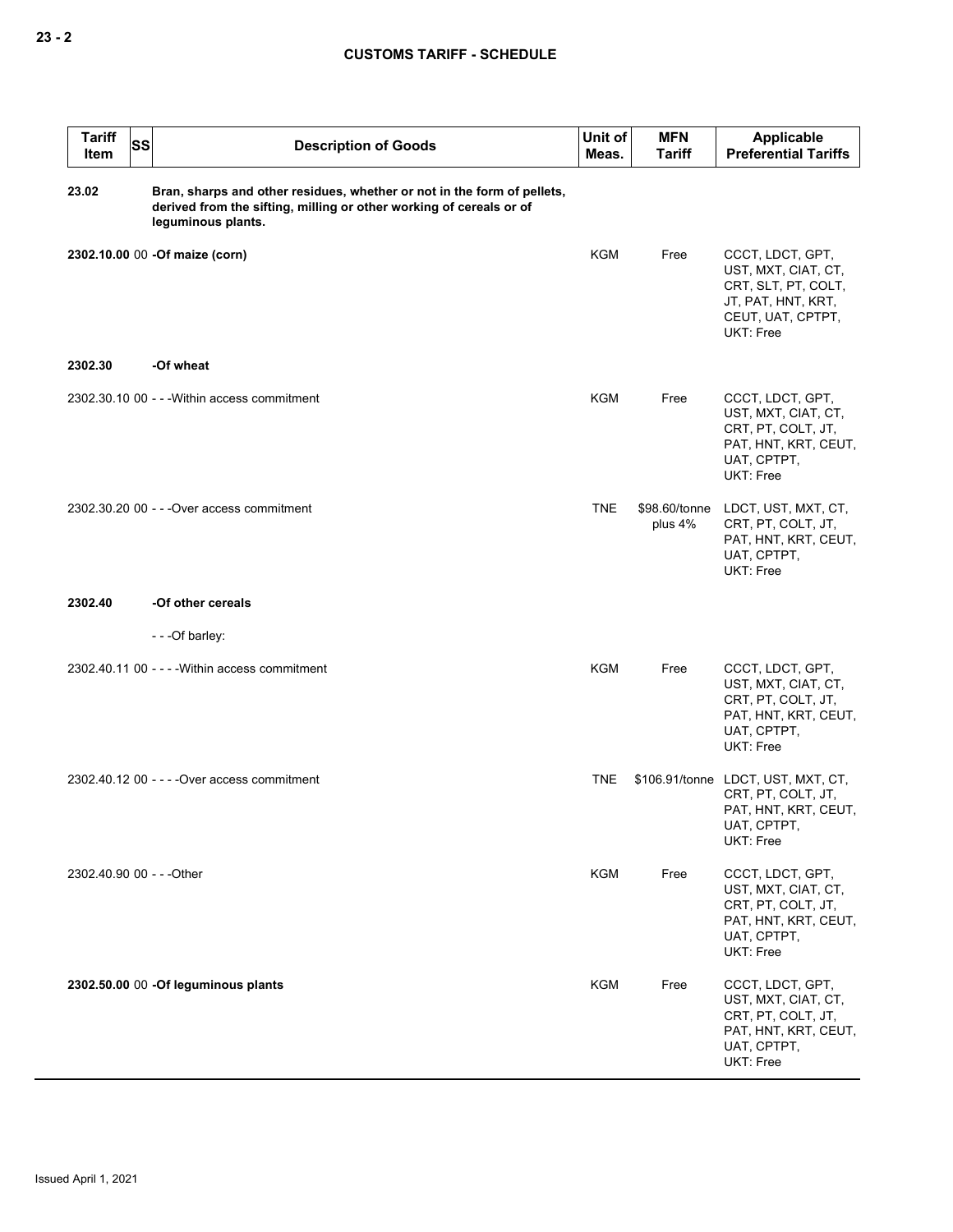| <b>Tariff</b><br>Item     | SS | <b>Description of Goods</b>                                                                                                                                                                       | Unit of<br>Meas.  | <b>MFN</b><br>Tariff | <b>Applicable</b><br><b>Preferential Tariffs</b>                                                                  |
|---------------------------|----|---------------------------------------------------------------------------------------------------------------------------------------------------------------------------------------------------|-------------------|----------------------|-------------------------------------------------------------------------------------------------------------------|
| 23.03                     |    | Residues of starch manufacture and similar residues, beet-pulp,<br>bagasse and other waste of sugar manufacture, brewing or distilling<br>dregs and waste, whether or not in the form of pellets. |                   |                      |                                                                                                                   |
| 2303.10.00                |    | -Residues of starch manufacture and similar residues                                                                                                                                              |                   | Free                 | CCCT, LDCT, GPT,<br>UST, MXT, CIAT, CT,<br>CRT, PT, COLT, JT,<br>PAT, HNT, KRT, CEUT,<br>UAT, CPTPT,<br>UKT: Free |
|                           |    |                                                                                                                                                                                                   | KGM<br><b>KGM</b> |                      |                                                                                                                   |
| 2303.20                   |    | -Beet-pulp, bagasse and other waste of sugar manufacture                                                                                                                                          |                   |                      |                                                                                                                   |
|                           |    | 2303.20.10 00 - - - Dried beet-pulp                                                                                                                                                               | <b>KGM</b>        | 2.5%                 | CCCT, LDCT, GPT,<br>UST, MXT, CT, CRT,<br>PT, COLT, JT, PAT,<br>HNT, KRT, CEUT, UAT,<br>CPTPT, UKT: Free          |
| 2303.20.90 00 - - - Other |    |                                                                                                                                                                                                   |                   | Free                 | CCCT, LDCT, GPT,<br>UST, MXT, CIAT, CT,<br>CRT, PT, COLT, JT,<br>PAT, HNT, KRT, CEUT,<br>UAT, CPTPT,<br>UKT: Free |
|                           |    | 2303.30.00 00 - Brewing or distilling dregs and waste                                                                                                                                             | <b>KGM</b>        | Free                 | CCCT, LDCT, GPT,<br>UST, MXT, CIAT, CT,<br>CRT, PT, COLT, JT,<br>PAT, HNT, KRT, CEUT,<br>UAT, CPTPT,<br>UKT: Free |
|                           |    | 2304.00.00 00 Oil-cake and other solid residues, whether or not ground or in the form<br>of pellets, resulting from the extraction of soya-bean oil.                                              | KGM               | Free                 | CCCT, LDCT, GPT,<br>UST, MXT, CIAT, CT,<br>CRT, PT, COLT, JT,<br>PAT, HNT, KRT, CEUT,<br>UAT, CPTPT,<br>UKT: Free |
|                           |    | 2305.00.00 00 Oil-cake and other solid residues, whether or not ground or in the form<br>of pellets, resulting from the extraction of ground-nut oil.                                             | KGM               | Free                 | CCCT, LDCT, GPT,<br>UST, MXT, CIAT, CT,<br>CRT, PT, COLT, JT,<br>PAT, HNT, KRT, CEUT,<br>UAT, CPTPT,<br>UKT: Free |
| 23.06                     |    | Oil-cake and other solid residues, whether or not ground or in the form<br>of pellets, resulting from the extraction of vegetable fats or oils, other<br>than those of heading 23.04 or 23.05.    |                   |                      |                                                                                                                   |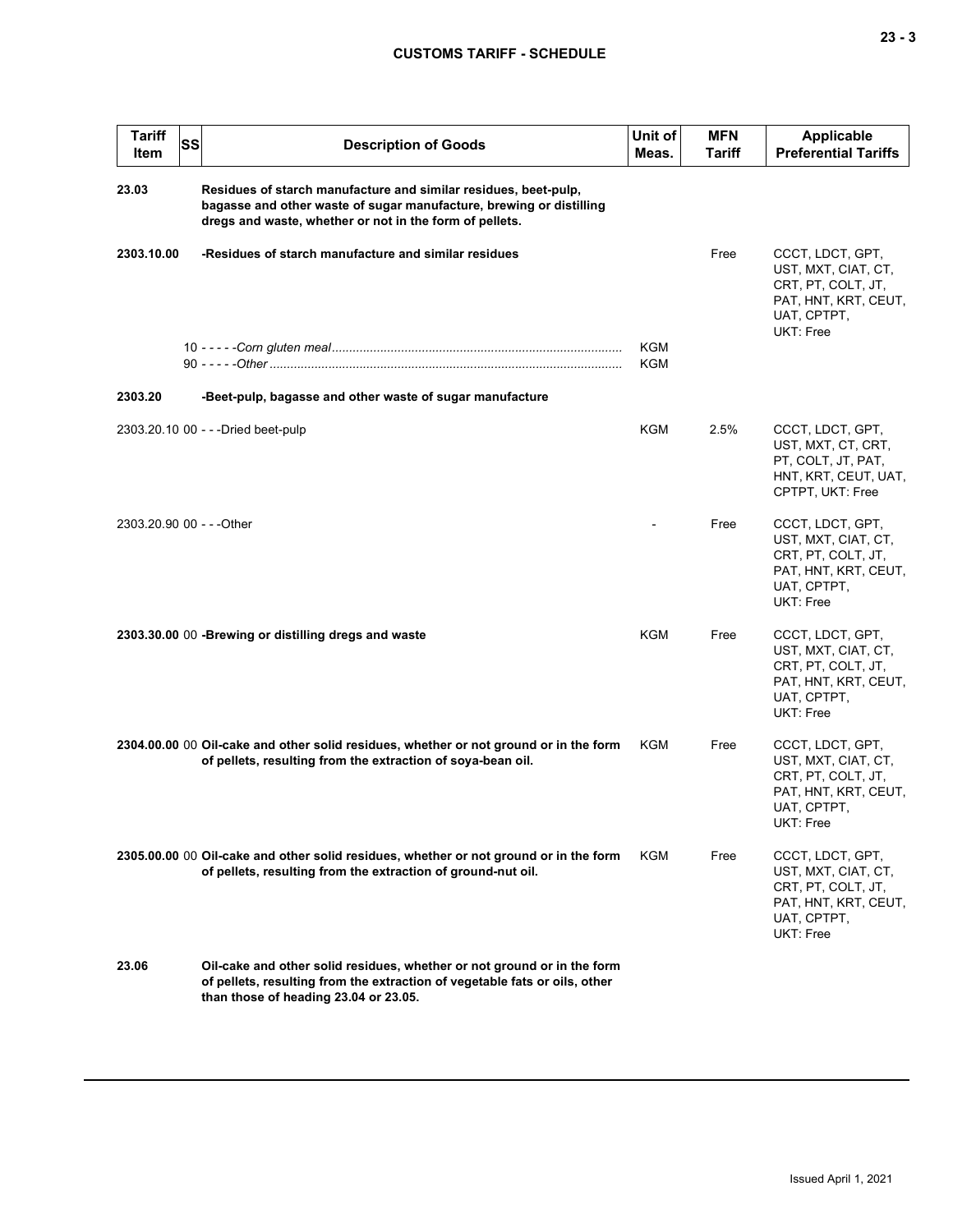| <b>Tariff</b><br><b>SS</b> | <b>Description of Goods</b>                              | Unit of    | <b>MFN</b>    | Applicable                                                                                                        |
|----------------------------|----------------------------------------------------------|------------|---------------|-------------------------------------------------------------------------------------------------------------------|
| Item                       |                                                          | Meas.      | <b>Tariff</b> | <b>Preferential Tariffs</b>                                                                                       |
|                            | 2306.10.00 00 -Of cotton seeds                           | KGM        | Free          | CCCT, LDCT, GPT,<br>UST, MXT, CIAT, CT,<br>CRT, PT, COLT, JT,<br>PAT, HNT, KRT, CEUT,<br>UAT, CPTPT,<br>UKT: Free |
| 2306.20.00 00 -Of linseed  |                                                          | <b>KGM</b> | Free          | CCCT, LDCT, GPT,<br>UST, MXT, CIAT, CT,<br>CRT, PT, COLT, JT,<br>PAT, HNT, KRT, CEUT,<br>UAT, CPTPT,<br>UKT: Free |
|                            | 2306.30.00 00 -Of sunflower seeds                        | <b>KGM</b> | Free          | CCCT, LDCT, GPT,<br>UST, MXT, CIAT, CT,<br>CRT, PT, COLT, JT,<br>PAT, HNT, KRT, CEUT,<br>UAT, CPTPT,<br>UKT: Free |
|                            | -Of rape or colza seeds:                                 |            |               |                                                                                                                   |
|                            | 2306.41.00 00 - - Of low erucic acid rape or colza seeds | <b>KGM</b> | Free          | CCCT, LDCT, GPT,<br>UST, MXT, CIAT, CT,<br>CRT, PT, COLT, JT,<br>PAT, HNT, KRT, CEUT,<br>UAT, CPTPT,<br>UKT: Free |
| 2306.49.00 00 - - Other    |                                                          | <b>KGM</b> | Free          | CCCT, LDCT, GPT,<br>UST, MXT, CIAT, CT,<br>CRT, PT, COLT, JT,<br>PAT, HNT, KRT, CEUT,<br>UAT, CPTPT,<br>UKT: Free |
|                            | 2306.50.00 00 - Of coconut or copra                      | <b>KGM</b> | Free          | CCCT, LDCT, GPT,<br>UST, MXT, CIAT, CT,<br>CRT, PT, COLT, JT,<br>PAT, HNT, KRT, CEUT,<br>UAT, CPTPT,<br>UKT: Free |
|                            | 2306.60.00 00 -Of palm nuts or kernels                   | <b>KGM</b> | Free          | CCCT, LDCT, GPT,<br>UST, MXT, CIAT, CT,<br>CRT, PT, COLT, JT,<br>PAT, HNT, KRT, CEUT,<br>UAT, CPTPT,<br>UKT: Free |
| 2306.90.00 00 - Other      |                                                          | <b>KGM</b> | Free          | CCCT, LDCT, GPT,<br>UST, MXT, CIAT, CT,<br>CRT, PT, COLT, JT,<br>PAT, HNT, KRT, CEUT,<br>UAT, CPTPT,<br>UKT: Free |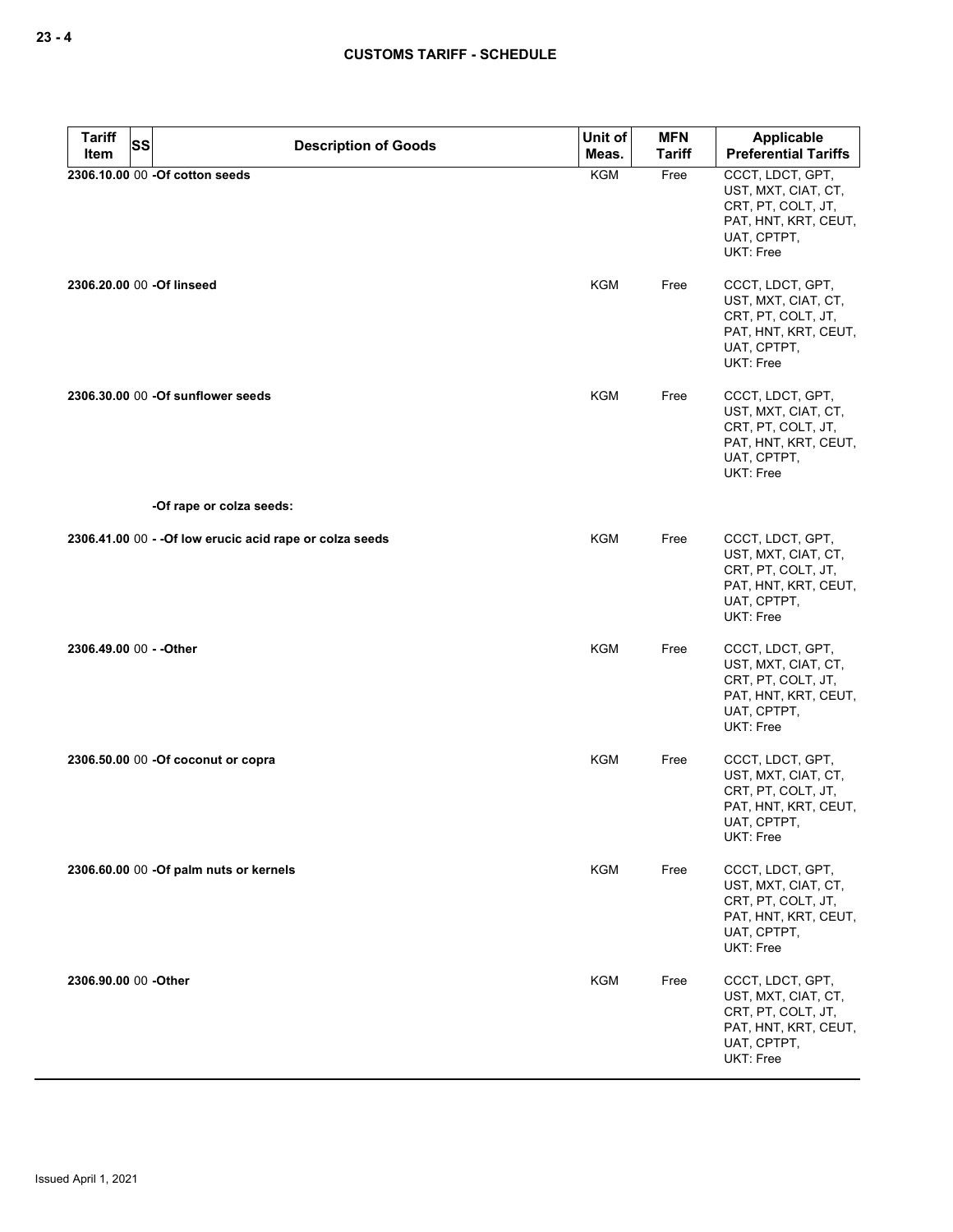| <b>Tariff</b><br>Item | <b>SS</b><br><b>Description of Goods</b>                                                                                                                                                                                                                                                                                                                                                                                                | Unit of<br>Meas.  | <b>MFN</b><br>Tariff | <b>Applicable</b><br><b>Preferential Tariffs</b>                                                                         |
|-----------------------|-----------------------------------------------------------------------------------------------------------------------------------------------------------------------------------------------------------------------------------------------------------------------------------------------------------------------------------------------------------------------------------------------------------------------------------------|-------------------|----------------------|--------------------------------------------------------------------------------------------------------------------------|
|                       | 2307.00.00 00 Wine lees; argol.                                                                                                                                                                                                                                                                                                                                                                                                         | KGM               | Free                 | CCCT, LDCT, GPT,<br>UST, MXT, CIAT, CT,<br>CRT, PT, COLT, JT,<br>PAT, HNT, KRT, CEUT,<br>UAT, CPTPT,<br>UKT: Free        |
|                       | 2308.00.00 00 Vegetable materials and vegetable waste, vegetable residues and by-<br>products, whether or not in the form of pellets, of a kind used in animal<br>feeding, not elsewhere specified or included.                                                                                                                                                                                                                         | KGM               | Free                 | CCCT, LDCT, GPT,<br>UST, MXT, CIAT, CT,<br>CRT, PT, COLT, JT,<br>PAT, HNT, KRT, CEUT,<br>UAT, CPTPT,<br><b>UKT: Free</b> |
| 23.09                 | Preparations of a kind used in animal feeding.                                                                                                                                                                                                                                                                                                                                                                                          |                   |                      |                                                                                                                          |
| 2309.10.00            | -Dog or cat food, put up for retail sale                                                                                                                                                                                                                                                                                                                                                                                                |                   | 3.5%                 | CCCT, LDCT, GPT,<br>UST, MXT, CT, CRT, IT,<br>PT, COLT, JT, PAT,<br>HNT, KRT, CEUT, UAT,<br>CPTPT, UKT: Free             |
|                       | $---Other:$                                                                                                                                                                                                                                                                                                                                                                                                                             | KGM               |                      |                                                                                                                          |
|                       |                                                                                                                                                                                                                                                                                                                                                                                                                                         | KGM<br>KGM        |                      |                                                                                                                          |
| 2309.90               | -Other                                                                                                                                                                                                                                                                                                                                                                                                                                  |                   |                      |                                                                                                                          |
|                       | 2309.90.10 00 - - -Feeds containing cereals, excluding baked biscuits, to be employed in<br>feeding fur-bearing animals or in the manufacture of feeds for such<br>animals;<br>Granulated tylosin concentrate and hygromycin B concentrate for use in<br>the manufacture of animal feed supplements;<br>Preparations to be employed in feeding trout or salmon and cereal<br>preparations to be employed in feeding fur-bearing animals | KGM               | Free                 | CCCT, LDCT, GPT,<br>UST, MXT, CIAT, CT,<br>CRT, PT, COLT, JT,<br>PAT, HNT, KRT, CEUT,<br>UAT, CPTPT,<br>UKT: Free        |
|                       | 2309.90.20 00 - - - Other preparations containing eggs                                                                                                                                                                                                                                                                                                                                                                                  | KGM               | 10.5%                | CCCT, LDCT, UST,<br>MXT, CT, CRT, PT,<br>COLT, JT, PAT, HNT,<br>KRT, CEUT, UAT,<br>CPTPT, UKT: Free                      |
|                       | - - - Complete feeds and feed supplements, including concentrates:                                                                                                                                                                                                                                                                                                                                                                      |                   |                      |                                                                                                                          |
| 2309.90.31            | - - - - Containing 50% or more by weight in the dry state of non-fat milk solids,<br>within access commitment                                                                                                                                                                                                                                                                                                                           |                   | 2%                   | CCCT, LDCT, UST, CT,<br>CRT, PT, COLT, JT,<br>PAT, HNT, CEUT, UAT,<br>CPTPT, UKT: Free<br>GPT: 2%                        |
|                       | -----Complete feeds for bovine animals:                                                                                                                                                                                                                                                                                                                                                                                                 | <b>KGM</b>        |                      |                                                                                                                          |
|                       |                                                                                                                                                                                                                                                                                                                                                                                                                                         | KGM<br>KGM<br>KGM |                      |                                                                                                                          |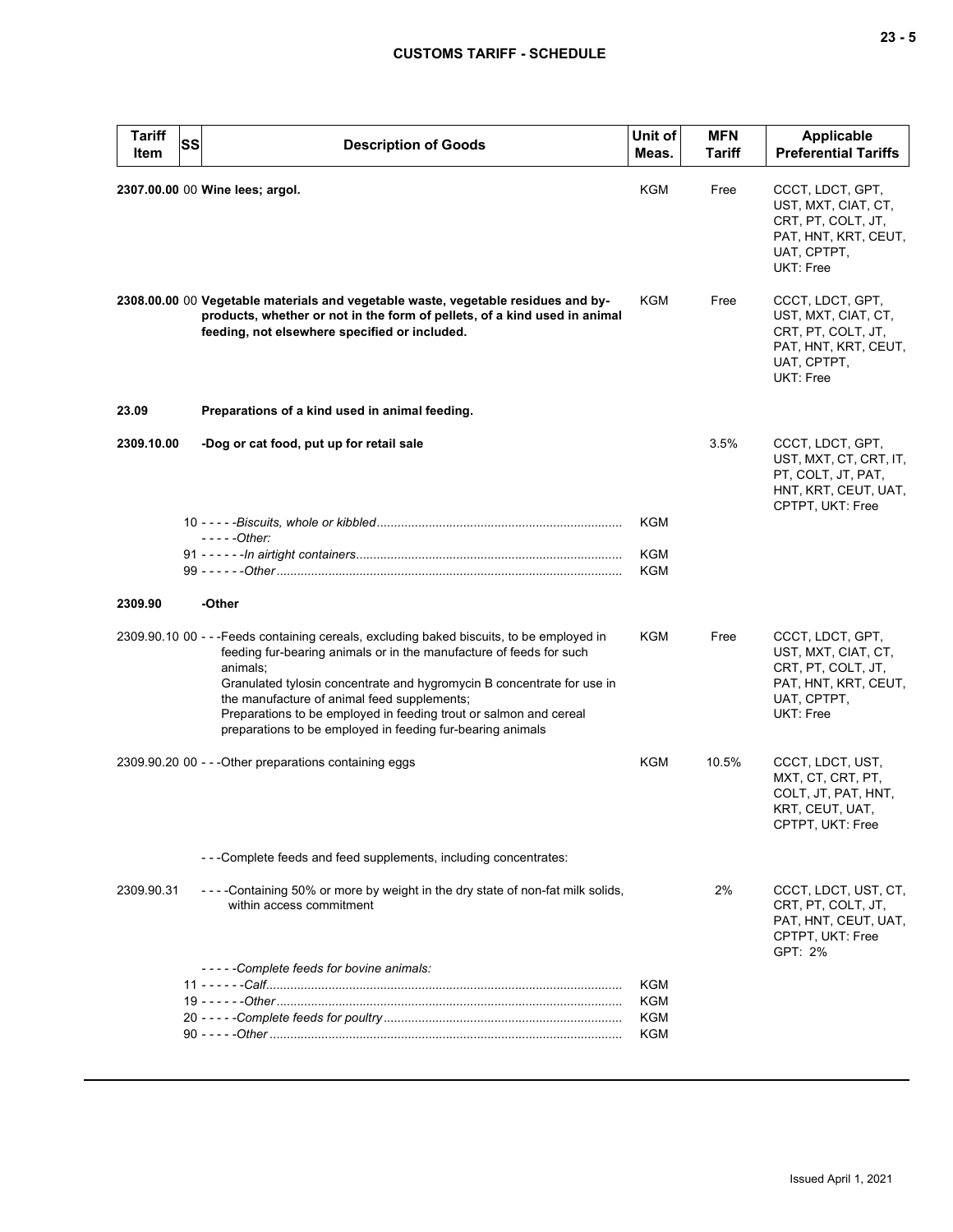| <b>Tariff</b><br>Item | SS | <b>Description of Goods</b>                                                                                                          | Unit of<br>Meas.         | <b>MFN</b><br>Tariff                     | Applicable<br><b>Preferential Tariffs</b>                                                                                      |
|-----------------------|----|--------------------------------------------------------------------------------------------------------------------------------------|--------------------------|------------------------------------------|--------------------------------------------------------------------------------------------------------------------------------|
|                       |    | 2309.90.32 00 - - - - Containing 50% or more by weight in the dry state of non-fat milk solids,<br>over access commitment            | KGM                      | 205.5% but not<br>less than<br>\$1.64/kg |                                                                                                                                |
|                       |    | 2309.90.33 00 ----Containing more than 10% but less than 50% by weight in the dry state of KGM<br>non-fat milk solids                |                          | 3%                                       | CCCT, LDCT, UST,<br>MXT, CT, CRT, PT,<br>COLT, JT, PAT, HNT,<br>KRT, CEUT, UAT,<br>CPTPT, UKT: Free<br>GPT: 3%                 |
| 2309.90.34            |    | ----Containing 10% or less by weight in the dry state of non-fat milk solids                                                         |                          | 3%                                       | CCCT, LDCT, UST,<br>MXT, CT, CRT, PT,<br>COLT, JT, PAT, HNT,<br>KRT, CEUT, UAT,<br>CPTPT, UKT: Free<br>GPT: 3%                 |
|                       |    | -----Feed supplements, including concentrates, containing an antibiotic:                                                             |                          |                                          |                                                                                                                                |
|                       |    |                                                                                                                                      | <b>KGM</b>               |                                          |                                                                                                                                |
|                       |    |                                                                                                                                      | <b>KGM</b>               |                                          |                                                                                                                                |
|                       |    |                                                                                                                                      | <b>KGM</b>               |                                          |                                                                                                                                |
|                       |    |                                                                                                                                      | <b>KGM</b>               |                                          |                                                                                                                                |
|                       |    | -----Feed supplements, including concentrates, containing a vitamin:                                                                 |                          |                                          |                                                                                                                                |
|                       |    |                                                                                                                                      | <b>KGM</b>               |                                          |                                                                                                                                |
|                       |    |                                                                                                                                      | <b>KGM</b><br><b>KGM</b> |                                          |                                                                                                                                |
|                       |    |                                                                                                                                      | <b>KGM</b>               |                                          |                                                                                                                                |
|                       |    | 60 - - - - - Feed supplements, including concentrates, containing an antibiotic and                                                  | <b>KGM</b>               |                                          |                                                                                                                                |
|                       |    | 90 - - - - - Other ………………………………………………………………………………………                                                                                 | <b>KGM</b>               |                                          |                                                                                                                                |
|                       |    |                                                                                                                                      |                          |                                          |                                                                                                                                |
|                       |    | 2309.90.35 00 - - - - Containing 50% or more by weight in the dry state of milk solids<br>containing butterfat                       | KGM                      | 3%                                       | CCCT, LDCT, UST, CT,<br>CRT, PT, COLT, JT,<br>PAT, HNT, KRT, CEUT,<br>UAT, CPTPT,<br><b>UKT: Free</b><br>GPT: 3%               |
|                       |    | 2309.90.36 00 - - - Containing more than 10% but less than 50% by weight in the dry state of KGM<br>milk solids containing butterfat |                          | 3%                                       | CCCT, LDCT, UST,<br>MXT, CT, CRT, PT,<br>COLT, JT, PAT, HNT,<br>KRT, CEUT, UAT,<br>CPTPT, UKT: Free<br>GPT: 3%                 |
|                       |    | 2309.90.37 00 - - - - Fish solubles                                                                                                  | <b>KGM</b>               | Free                                     | CCCT, LDCT, GPT,<br>UST, MXT, CIAT, CT,<br>CRT, IT, NT, SLT, PT,<br>COLT, JT, PAT, HNT,<br>KRT, CEUT, UAT,<br>CPTPT, UKT: Free |